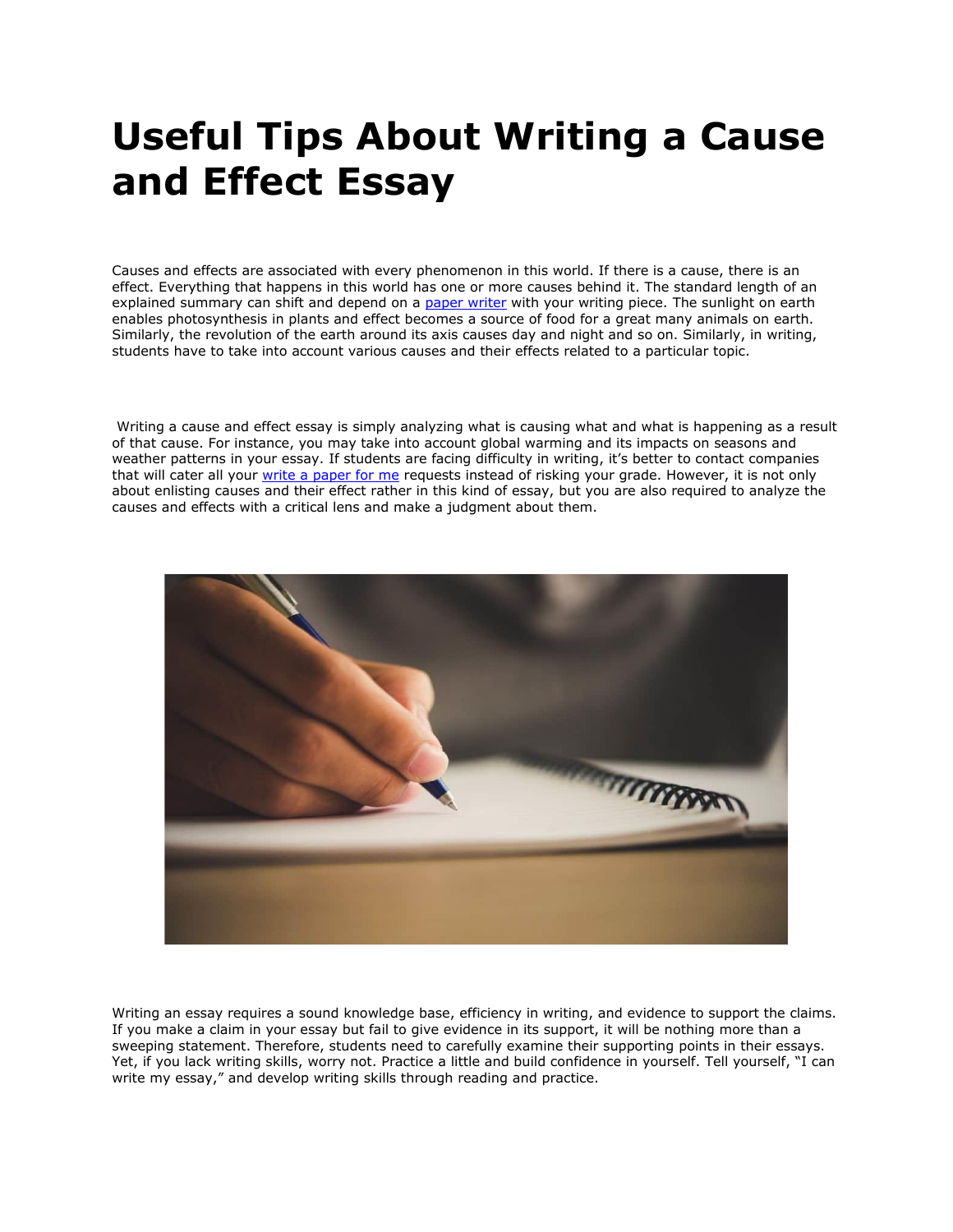However, seeking guidance to write an essay is not bad as it can help you in writing the best paper. Some [dissertation writers](https://www.gradschoolgenius.com/professional-dissertation-writers) usually write an amusing or humorous story based on a person's own experience and sometimes their imagination. If you have poor writing skills you can also consult any online paper writing service to enhance your understanding of how to write like a pro. To write an outstanding cause and effect essay you need to follow the following steps. I hope it will help you in articulating a wellcomposed essay.

#### **Brainstorm the topic**

Brainstorming about the topic is a mental activity but is a highly particle one. It can enable you to sort out your points and help you organize your essay. Write down every point that comes to your mind and then exclude the irrelevant or overlapping ones.

### **Distinguish causes from effects**

After brainstorming, another important thing to do is to distinguish the causes from effects. Sometimes, causes and effects are so intertwined that determining what is a cause and what is an effect becomes a little tricky. One thing you should survey is that paying little notification to how long or short your [essay writing](https://www.essaywritingservice.college/)  [service](https://www.essaywritingservice.college/) remarked on book reference is, it should be done on brief regions. Thus, separate the two before you write your essay.

#### **Make an outline**

Once you have brainstormed the topic and sorted out the main point of your essay, the next step is to make an outline. An outline is a very easy tool to organize and structure your essay and to remain focused. It also helps you in maintaining the flow of the essay.

#### **Make clear thesis statement**

A thesis statement is the crux of an essay and the whole essay revolves around it. If students are facing difficulty in writing, it's better to contact companies that will cater all your [write an essay for me](https://www.writemyessay.help/) requests instead of risking your grade. It is the main idea of the essay and the key to success in an essay is making a clear, concise, and working thesis statement. In a cause and effect essay, linking causes with effects in an arguable way can result in a good thesis statement. Therefore, take a clear and strong stance in your essay.

#### **Take intro, body, and conclusion pattern**

Every essay has three parts, an introduction, a body, and a concluding paragraph. There are some students who can easily buy the **[best thesis writing service](https://www.gradschoolgenius.com/thesis-writing-service)** to put their thoughts on paper. Therefore, in your cause and effect essay, these three main components of the essay will be there. Write an introductory paragraph